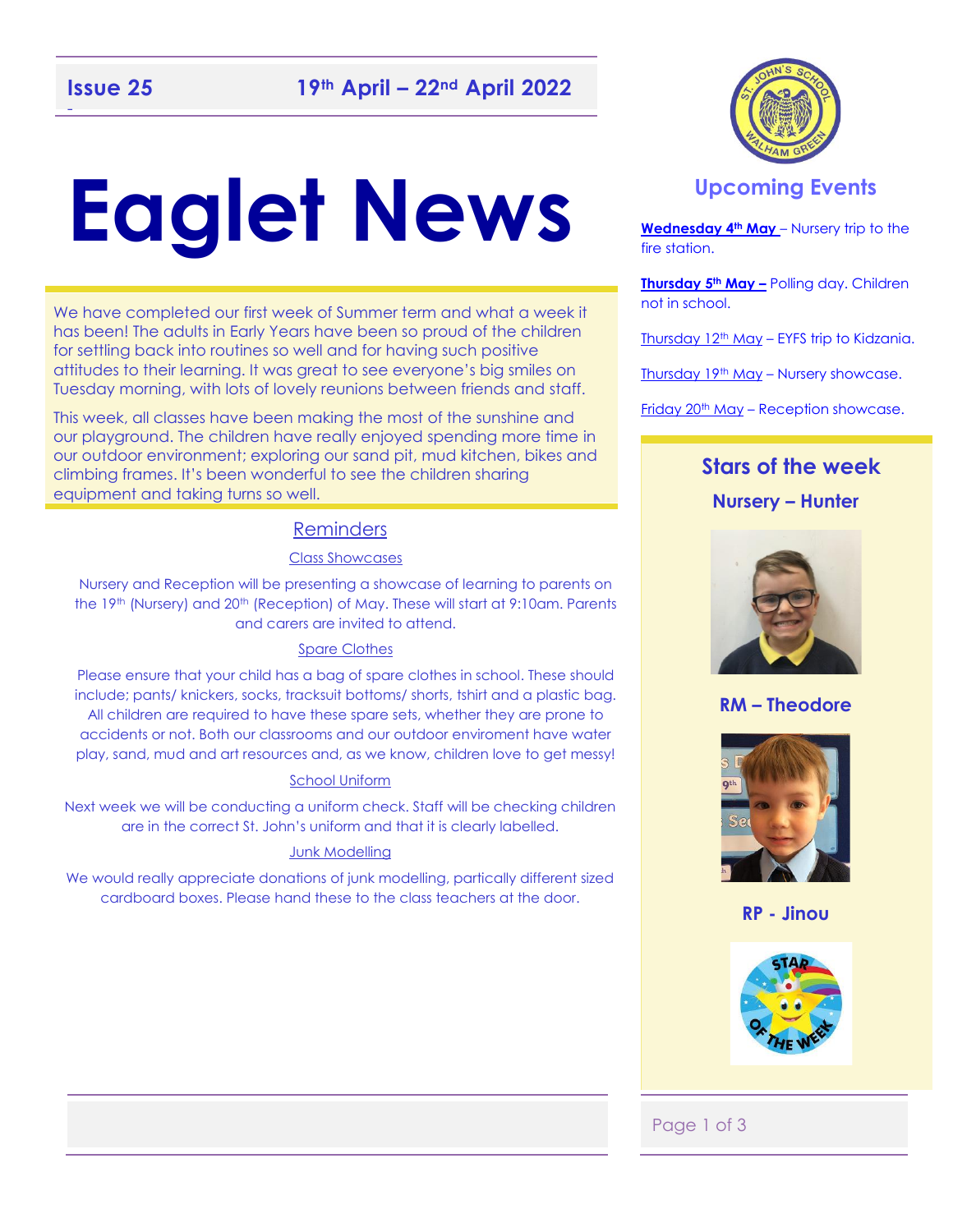## **Reception**

## **Our learning**

#### **This week in pictures**



#### *Early Years have enjoyed getting creative in our playground!*

#### **Next week**

#### Personal, Social and Emotional Development

**We will be talking about our own families and the people that live inside our homes.**

#### Communication, Language and Literacy

**We will be learning about addresses and the postal system and writing letters to post home.** 

#### **Mathematics**

**We will be exploring numbers beyond 20.** 

**Understanding of the World** 

**We will begin learning about our local area, starting with our own home and school.** 

#### **Expressive Art and Design**

**We will be using junk modelling to create buildings that replicate our own homes.** 









#### Page 2 of 3